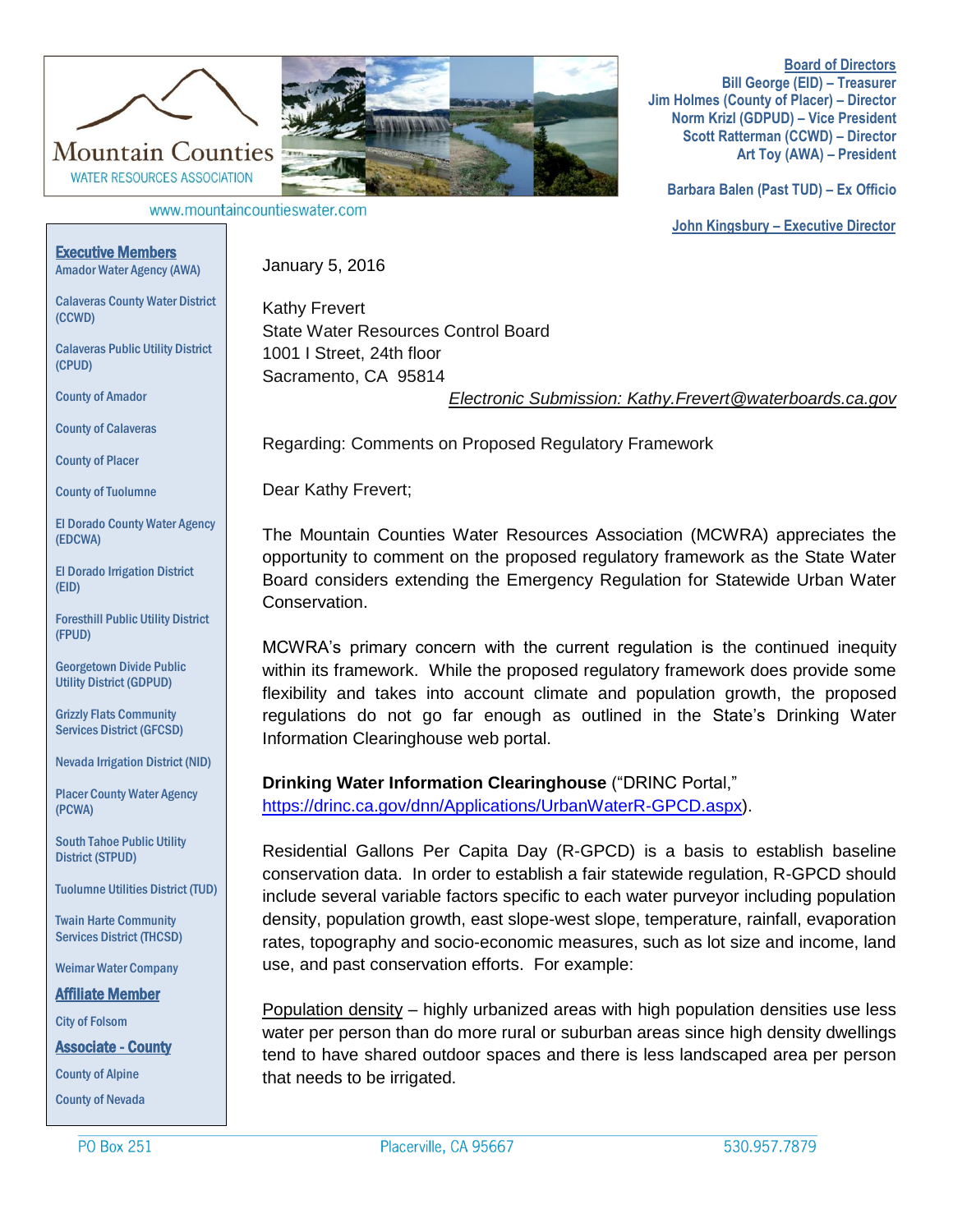Socio-economic measures such as lot size and income – Areas with higher incomes generally use more water than areas with lower incomes. Larger landscaped residential lots that require more water are often associated with more affluent communities. Additionally, higher income households may be less sensitive to the cost of water, since it represents a smaller portion of household income.

State Water Board staff rejected several sound stakeholder proposals that should be reconsidered such as the option for regional compliance and exempting or relaxing conservation requirements for isolated hydrogeologic regions such as on the east slope of the Sierra. Excluding or capping credits and adjustments is counterproductive and punitive. The State Water Board should seek ways to incentivize and reward stellar work performance. Water Code §85021 is a performance measure that could be developed to reward water suppliers that can demonstrate:

- reduced reliance on the Delta
- investment in improved regional supplies
- improved regional self-reliance
- investment in conservation, and water use efficiency
- investment in advanced water technologies

The "four percentage points" cap on adjustments seems to be an arbitrary number and should be explained.

The Urban Water Supplier Conservation Tiers should be equalized statewide during the winter months as there is little if any irrigation that occurs during this time. Data that the State has collected shows that winter per capital indoor demands are virtually the same statewide, yet conservation tiers range from 4% to 36% depending on where you live. It is not equitable to require one household to conserve 4% indoors while another household is required to reduce indoor usage 36%.

Lastly, the State Water Board is poised to extend the emergency regulation in early February, 2016. From now through the end of March/April, the State could see significant amounts of rainfall fill reservoirs and provide a deep blanket of snow to fill our largest winter reservoir; Sierra Nevada. This past summer, Californians did their part to conserve in the face of the drought. It is critical to make the right decision at the right time this year or the State could jeopardize its credibility with Californians and risk failure. The State Water Board should defer action, if any, on extending the regulatory conservation mandate until the snow has stopped falling and the Department of Water Resources has completed its last snow survey in May.

Thank you for the consideration. If you have any questions, I can be reached at 530.957.7879.

Sincerely.

John Kingsbury, Executive Director Mountain Counties Water Resources Association

c: Felicia Marcus, Chair, State Water Resources Control Board Board of Directors, Mountain Counties Water Resources Association Lisa Ohlund, General Manager, East Orange County Water District Matt Stone, President, Urban Water Institute